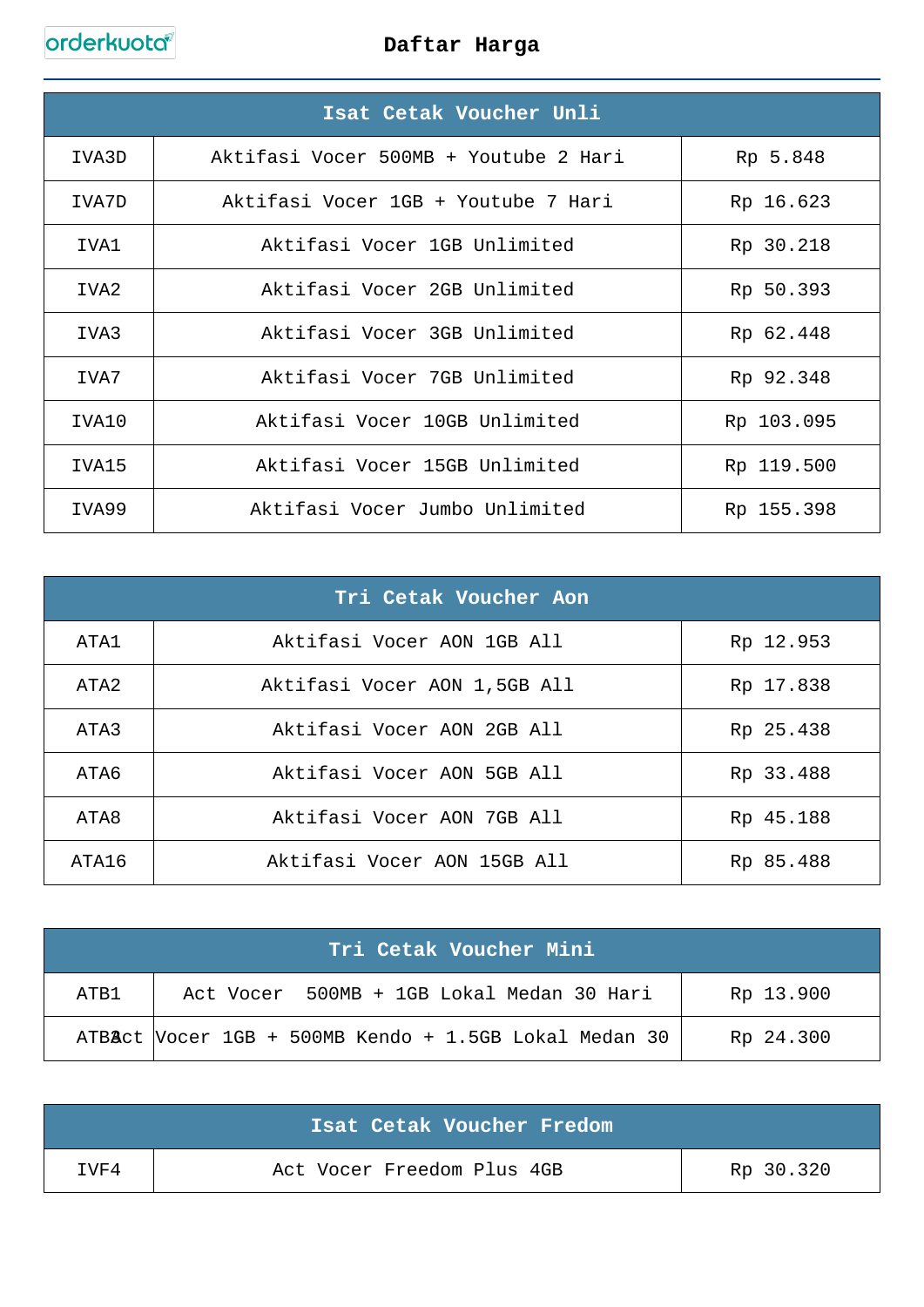

| IVF8  | Act Vocer Freedom Plus 8GB  | Rp 34.262  |
|-------|-----------------------------|------------|
| IVF14 | Act Vocer Freedom Plus 14GB | Rp 62.100  |
| IVF20 | Act Vocer Freedom 20GB      | Rp 81.030  |
| IVF30 | Act Vocer Freedom Plus 30GB | Rp 103.985 |

| Cetak Perdana Indosat |                                                                                |           |
|-----------------------|--------------------------------------------------------------------------------|-----------|
|                       | IDFS2SP Perdana 2GB Utama + 1GB Lokal + 1GB Malam 30 Hd                        | Rp 30.250 |
|                       | IDFS8SP Perdana 4GB Utama + 2GB Lokal + 2GB Malam 30 Hd                        | Rp 40.600 |
|                       | IDF $SSI$ P $\theta$ P $\theta$ rdana 7.5GB Utama + 3.5GB Lokal + 3GB Malam 30 | Rp 61.750 |
|                       | IDFS28P Perdana 11GB Utama + 5GB Lokal + 4GB Malam 30 H                        | Rp 81.700 |

|       | Cetak Perdana Tri'   |          |
|-------|----------------------|----------|
| TKPK1 | Aktifikasi KPK JANET | Rp 2.578 |
| TKPK2 | Aktifikasi KPK AON   | Rp 4.258 |

| Cetak Perdana Smart |                                            |            |
|---------------------|--------------------------------------------|------------|
| APSN1               | Act Perdana Combo 3GB + 14GB Malam 10 Hari | Rp 6.300   |
| APSN2               | Act Perdana 2GB + Unlimited Apps 10 Hari   | Rp 10.250  |
| APSU7               | Act Perdana Unlimited FUP 1GB 7 Hari       | Rp 22.800  |
| APSN12              | Act Perdana 12GB + Unlimited Apps 30 Hari  | Rp 45.100  |
| APSN30              | Act Perdana 30GB + Unlimited Apps 30 Hari  | Rp 69.950  |
| APSU99              | Act Perdana Unlimited FUP 1GB 28 Hari      | Rp 99.800  |
| APSN45              | Act Perdana 45GB + Unlimited Apps 30 Hari  | Rp 99.800  |
| APSN60              | Act Perdana 60GB + Unlimited Apps 30 Hari  | Rp 124.800 |

|      | Cetak Perdana Axis         |           |
|------|----------------------------|-----------|
| MGB1 | Perdana Bronet 1GB 60 Hari | Rp 10.697 |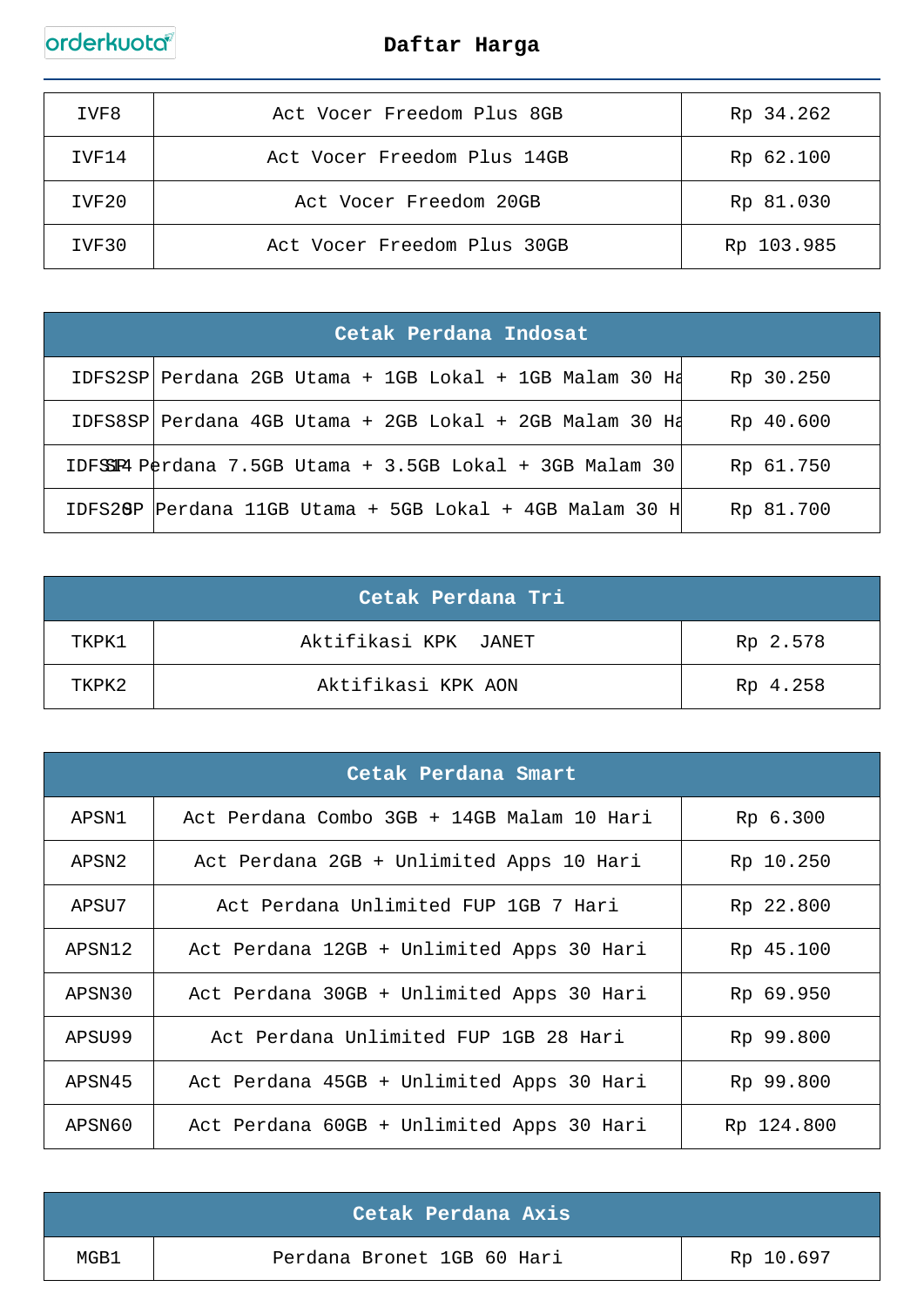

| MGB2 | Perdana Bronet 2GB 60 Hari | Rp 19.147 |
|------|----------------------------|-----------|
| MGB3 | Perdana Bronet 3GB 60 Hari | Rp 25.147 |
| MGB5 | Perdana Bronet 5GB 60 Hari | Rp 37.597 |
| MGB8 | Perdana Bronet 8GB 60 Hari | Rp 48.797 |

| Cetak Voucher Aigo Axis West |                              |           |
|------------------------------|------------------------------|-----------|
| TVK1                         | Aktifasi Vocer 1,5GB 30 Hari | Rp 13.347 |
| TVK2                         | Aktifasi Vocer 3GB 30 Hari   | Rp 23.498 |
| TVK3                         | Aktifasi Vocer 5GB 30 Hari   | Rp 30.223 |
| TVK5                         | Aktifasi Vocer 8GB 30 Hari   | Rp 43.798 |
| TVK8                         | Aktifasi Vocer 12GB 30 Hari  | Rp 56.798 |

| Cetak Voucher Owsem Axis |                                  |           |
|--------------------------|----------------------------------|-----------|
| AMGVO4                   | Aktifasi Vocer 1+1+2 30 Hari     | Rp 16.600 |
| AMGVO8                   | Aktifasi Vocer 1+3+4 30 Hari     | Rp 28.200 |
| AMGM024                  | Aktivasi Owsem Game 24GB 30 Hari | Rp 41.450 |
| AMGVO16                  | Aktifasi Vocer 2+6+8 30 Hari     | Rp 44.800 |
| AMGM032                  | Aktivasi Owsem Game 32GB 30 Hari | Rp 48.150 |
| AMGVO24                  | Aktifasi Vocer 3+9+12 30 Hari    | Rp 59.350 |
| AMGMO48                  | Aktivasi Owsem Game 48GB 30 Hari | Rp 59.474 |

|        | Cetak Voucher Mini Axis 3-5 Hari     |          |
|--------|--------------------------------------|----------|
| CAB500 | Act vocer 500MB All 3 Hari           | Rp 4.776 |
| CAB1   | Act Vocer 1,5GB + Bonus Aigo 3 Hari  | Rp 7.300 |
| CABM1  | Act vocer 1,5B Lokal Customer 5 Hari | Rp 7.449 |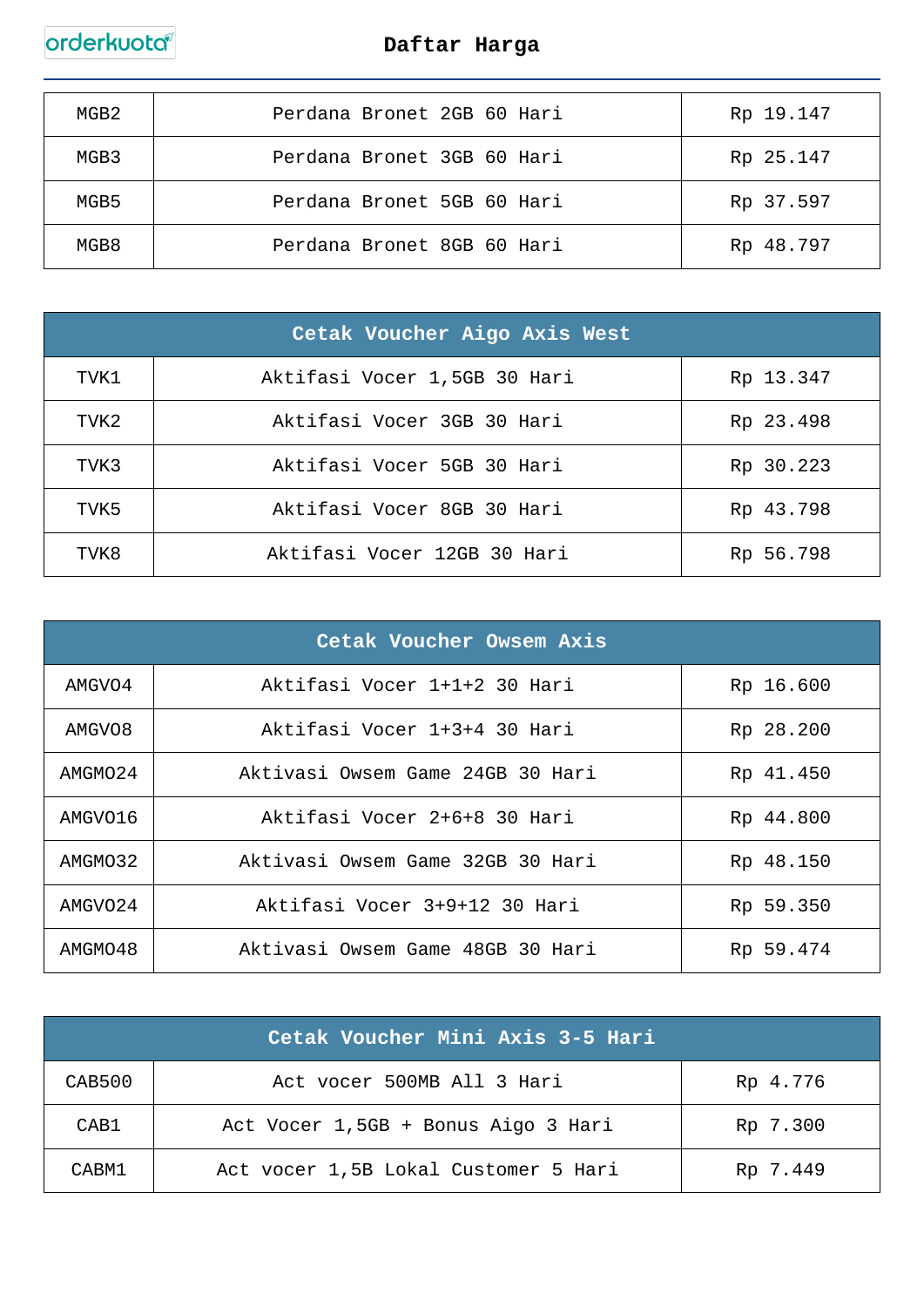| CAD1 | Act Vocer 1,5GB + Channel Jawa 5 Hari | Rp 8.509  |
|------|---------------------------------------|-----------|
| CAM1 | Act Vocer 1,5GB + Channel SKS 5 Hari  | Rp 8.675  |
| CAM2 | Act Vocer 2GB + Bonus Aigo 5 Hari     | Rp 11.202 |
| CAM4 | Act Vocer 5GB + Bonus Aigo 3 Hari     | Rp 12.451 |
| CAM3 | Act Vocer 3GB + Bonus Aigo 5 Hari     | Rp 15.799 |
| CAM5 | Act Vocer 7GB + Bonus Aigo 5 Hari     | Rp 19.199 |

| Cek Status Voucher |                               |                 |
|--------------------|-------------------------------|-----------------|
| CEKAXIS            | Cek Status Vcr Axis           | Rp <sub>0</sub> |
| CEKSMART           | Cek Status Vcr Smart          | Rp <sub>0</sub> |
| CEKTRI1            | Cek Status Vcr Barcode Tri 30 | Rp <sub>0</sub> |
| CEKINDOSAT         | Cek Status Vcr Isat           | Rp <sub>0</sub> |
| CEKTSEL            | Cek Status Vcr Telkomsel      | Rp <sub>0</sub> |
| CEKXL              | Cek Status Vcr XL             | Rp <sub>0</sub> |
| CEKTRI2            | Cek Status Vcr Tri 019        | Rp <sub>0</sub> |

|                   | Cetak Voucher Mini Axis 7 Hari      |           |
|-------------------|-------------------------------------|-----------|
| CAMV <sub>2</sub> | Act Vocer 2GB + Bonus Aigo 7 Hari   | Rp 15.734 |
| CAMV4             | Act Vocer 3GB + Bonus Aigo 7 Hari   | Rp 16.900 |
| CAM7              | Act Vocer 4,5GB + Bonus Aigo 7 Hari | Rp 20.999 |
| CAM10             | Act Vocer 10GB + Bonus Aigo 7 Hari  | Rp 31.050 |

|                   | Cetak Voucher Mini Axis 15 Hari      |           |
|-------------------|--------------------------------------|-----------|
| CAMV <sub>3</sub> | Act Vocer 3,5GB + Bonus Aigo 15 Hari | Rp 19.764 |
| CAMV <sub>5</sub> | Act Vocer 7GB + Bonus Aigo 15 Hari   | Rp 31.248 |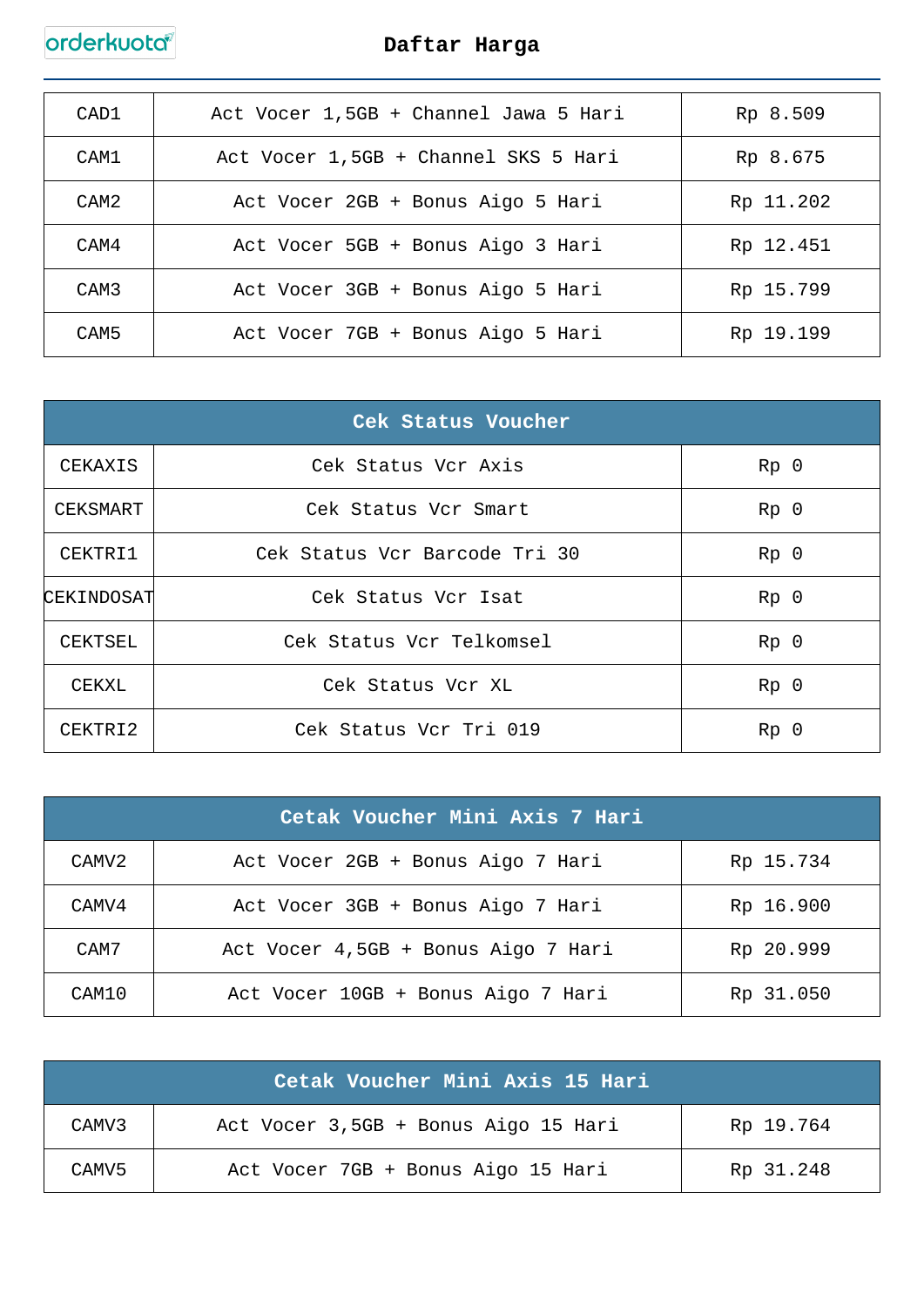| CAM14 | Act Vocer 20GB + Bonus Aigo 15 Hari | Rp 51.098 |
|-------|-------------------------------------|-----------|
|       |                                     |           |

|        | Isat Cetak Voucher Yellow    |           |
|--------|------------------------------|-----------|
| IVA1Y  | Act Vocer 1GB 1 Hari Yellow  | Rp 4.500  |
| IVA3Y  | Act Vocer 1GB 2 Hari Yellow  | Rp 5.850  |
| IVA7Y  | Act Vocer 1GB 7 Hari Yellow  | Rp 10.825 |
| IVA15Y | Act Vocer 1GB 15 Hari Yellow | Rp 13.598 |
| IVM1   | Act Vocer Mini 2,5GB         | Rp 20.440 |

| Isat Cetak Vcr Freedom Net |                                     |            |  |
|----------------------------|-------------------------------------|------------|--|
| IVOI9                      | Act Vocer Freedom Inet 9GB 30 Hari  | Rp 38.950  |  |
| IVOI10                     | Act Vocer Freedom Inet 14GB 30 Hari | Rp 60.000  |  |
| IVOI18                     | Act Vocer Freedom Inet 25GB 30 Hari | Rp 80.700  |  |
| IVOI25                     | Act Vocer Freedom Inet 42GB 30 Hari | Rp 101.900 |  |

| Isat Cetak Vcr Freedom H |                                    |           |
|--------------------------|------------------------------------|-----------|
| IVFH7                    | Act Vocer Freedom H 7GB / 7 Hari   | Rp 27.050 |
| TVFH14                   | Act Vocer Freedom H 14GB / 14 Hari | Rp 49.100 |
| IVFH28                   | Act Vocer Freedom H 28GB / 28 Hari | Rp 80.050 |

| Cetak Voucher Sosmed Axis |                                    |          |  |
|---------------------------|------------------------------------|----------|--|
| CAY14                     | Activasi Vocer Telepon 14 Hari     | Rp 275   |  |
| CAY1                      | Activasi Vocer Youtube 1GB 30 Hari | Rp 3.620 |  |
| CAY6                      | Activasi Vocer Sosmed 1GB 30 Hari  | Rp 3.620 |  |
| CAY <sub>2</sub>          | Activasi Vocer Youtube 2GB 30 Hari | Rp 6.620 |  |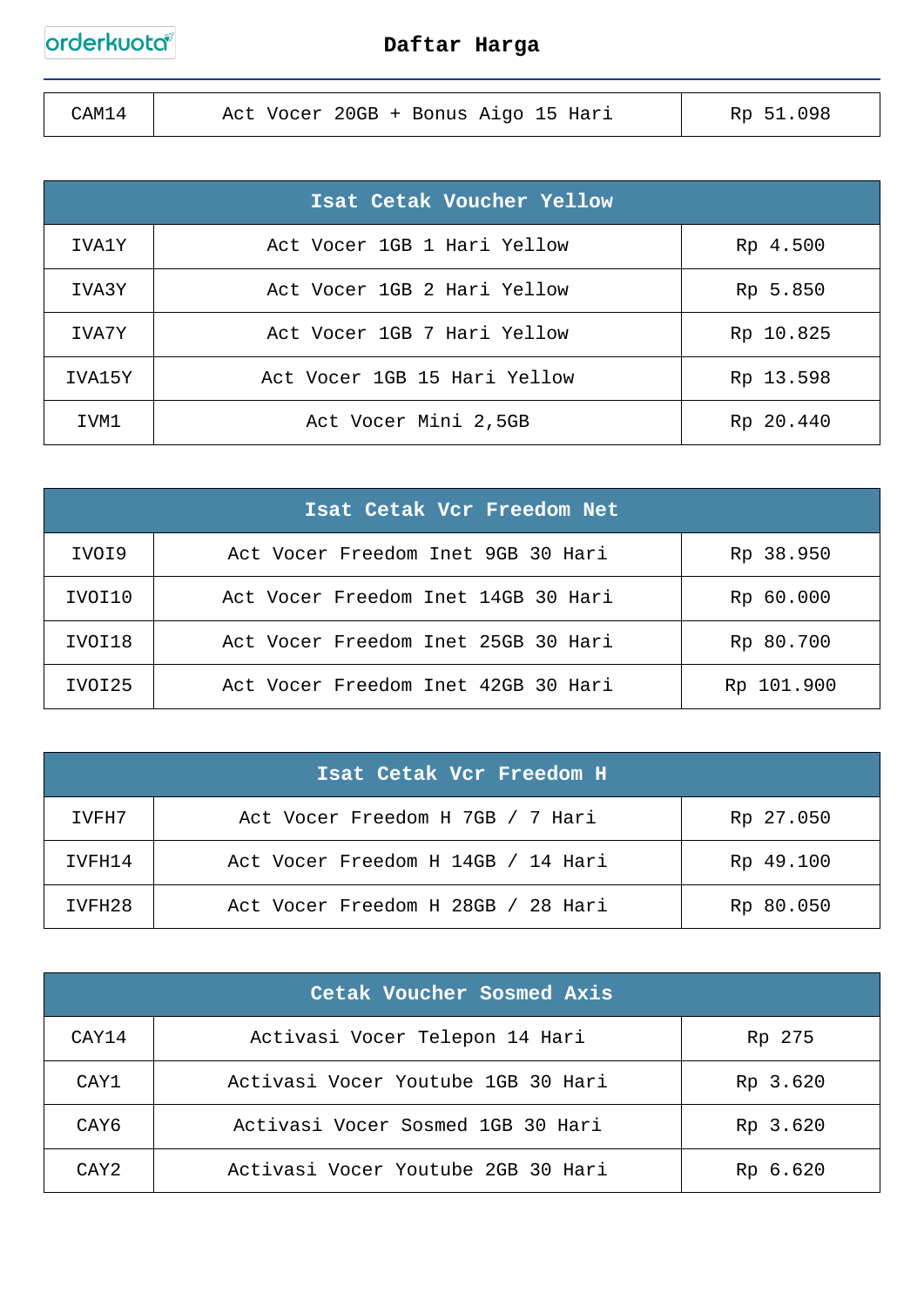| CAY <sup>-</sup> | Activasi Vocer Sosmed 2GB 30 Hari | Rp 6.620 |
|------------------|-----------------------------------|----------|
|                  |                                   |          |

| Tri Cetak Voucher Aon Jabodetabek |                                                                    |           |
|-----------------------------------|--------------------------------------------------------------------|-----------|
| ATAMJDT1                          | Act Vocer AON 1GB Lokal Jabo 5 Hari                                | Rp 8.700  |
| ATAMJDT2                          | Act Vocer AON 1.5GB Lokal Jabo 7 Hari                              | Rp 12.700 |
| ATAJDT1                           | Act Vocer AON 1GB + 500MB Lokal Jabo                               | Rp 15.300 |
| ATAJDT2                           | Act Vocer AON 1,5GB + 500MB Lokal Jabo                             | Rp 19.200 |
| ATAJDT3                           | Act Vocer AON 2GB + 1GB Lokal Jabo                                 | Rp 27.600 |
| ATAJDT6                           | Act Vocer AON 5GB + 1GB Lokal Jabo                                 | Rp 37.800 |
| ATAJDT8                           | Act Vocer AON 7GB + 1GB Lokal Jabo                                 | Rp 50.300 |
|                                   | ATAJDTU6Act Vocer AON 6 GB Lokal Jabo + Unlimited (01-17)          | Rp 68.800 |
|                                   | ATAJDTU1 <b>A</b> ¢t Vocer AON 10 GB Lokal Jabo + Unlimited (01-17 | Rp 93.000 |
| ATAJDT16                          | Act Vocer AON 15GB + 1GB Lokal Jabo                                | Rp 94.500 |

|       | Cetak Voucher Aigo Axis      |            |
|-------|------------------------------|------------|
| TVKJ1 | Aktifasi Vocer 1,5GB 30 Hari | Rp 12.985  |
| TVKJ2 | Aktifasi Vocer 3GB 30 Hari   | Rp 22.784  |
| TVKJ3 | Aktifasi Vocer 5GB 30 Hari   | Rp 29.384  |
| TVKJ5 | Aktifasi Vocer 8GB 30 Hari   | Rp 42.633  |
| TVKJ8 | Aktifasi Vocer 12GB 30 Hari  | Rp 56.099  |
| TVK10 | Aktifasi Vocer 13GB 30 Hari  | Rp 63.749  |
| TVK12 | Aktifasi Vocer 16GB 30 Hari  | Rp 68.075  |
| TVK15 | Aktifasi Vocer 20GB 30 Hari  | Rp 78.018  |
| TVK25 | Aktifasi Vocer 30GB 60 Hari  | Rp 86.900  |
| TVK50 | Aktifasi Vocer 65GB 60 Hari  | Rp 135.150 |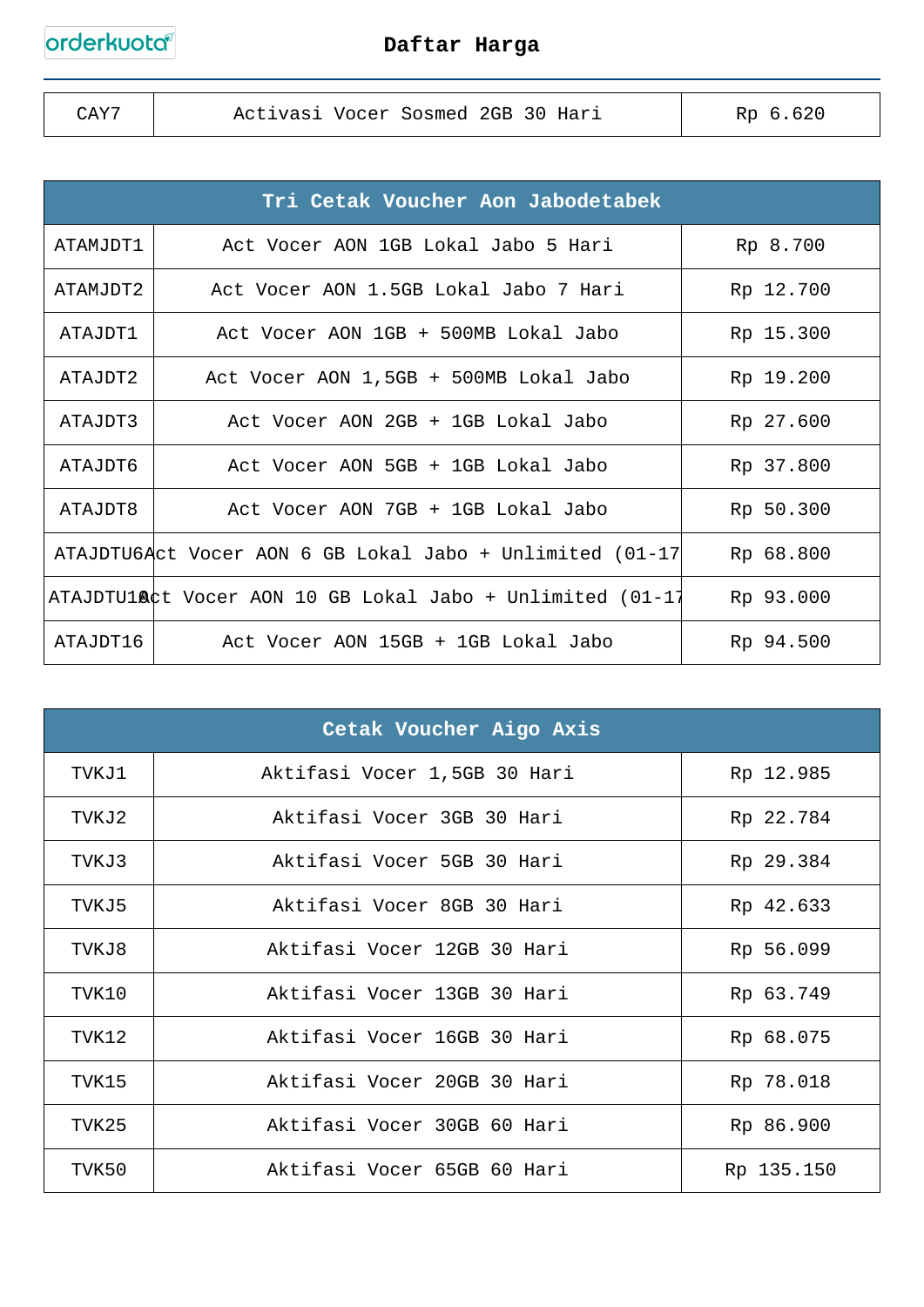|        | Isat Cetak Freedom Mini Jabo             |           |
|--------|------------------------------------------|-----------|
| IVFM1C | Act Vocer 1,5GB 4 Hari Lokal Jabodetabek | Rp 9.625  |
| IVFM2C | Act Vocer 2,5GB 5 Hari Lokal Jabodetabek | Rp 11.150 |
| IVFM5C | Act Vocer 5GB 3 Hari Lokal Jabodetabek   | Rp 14.700 |
| IVFM4C | Act Vocer 4GB 5 Hari Lokal Jabodetabek   | Rp 16.000 |
| TVFM7C | Act Vocer 7GB 5 Hari Lokal Jabodetabek   | Rp 20.300 |

| Smart Cetak Voucher Unli |                                        |            |  |  |  |
|--------------------------|----------------------------------------|------------|--|--|--|
| AVSU7                    | Act Vocer Unlimited 7GB FUP 1GB 7 Hari | Rp 23.075  |  |  |  |
| AVSU44                   | Act Vocer Unlimited FUP 1GB 14 Hari    | Rp 40.900  |  |  |  |
| AVSU55                   | Act Vocer Unlimited FUP 500MB 28 Hari  | Rp 50.949  |  |  |  |
| AVSU99                   | Act Vocer Unlimited FUP 3GB 28 Hari    | Rp 101.850 |  |  |  |

| Smart Cetak Voucher Nonstop |                                         |            |  |  |  |
|-----------------------------|-----------------------------------------|------------|--|--|--|
| AVSN2                       | Act Vocer 2GB + Unlimited Apps 10 Hari  | Rp 10.300  |  |  |  |
| AVSN12                      | Act Vocer 12GB + Unlimited Apps 30 Hari | Rp 46.050  |  |  |  |
| AVSN30                      | Act Vocer 30GB + Unlimited Apps 30 Hari | Rp 71.500  |  |  |  |
| AVSN45                      | Act Vocer 45GB + Unlimited Apps 30 Hari | Rp 101.850 |  |  |  |
| AVSN60                      | Act Vocer 60GB + Unlimited Apps 30 Hari | Rp 127.350 |  |  |  |

| Tsel Cetak Voucher Jabotabek |                                        |           |  |  |  |
|------------------------------|----------------------------------------|-----------|--|--|--|
| ATSL1                        | Act Vocer 0.5GB All + 1GB Lokal 3 Hari | Rp 7.300  |  |  |  |
| ATSL2                        | Act Vocer 1GB All + 1,5GB Lokal 5 Hari | Rp 10.850 |  |  |  |
| ATSL5                        | Act Vocer 1.5GB All + 2GB Lokal 7 Hari | Rp 18.400 |  |  |  |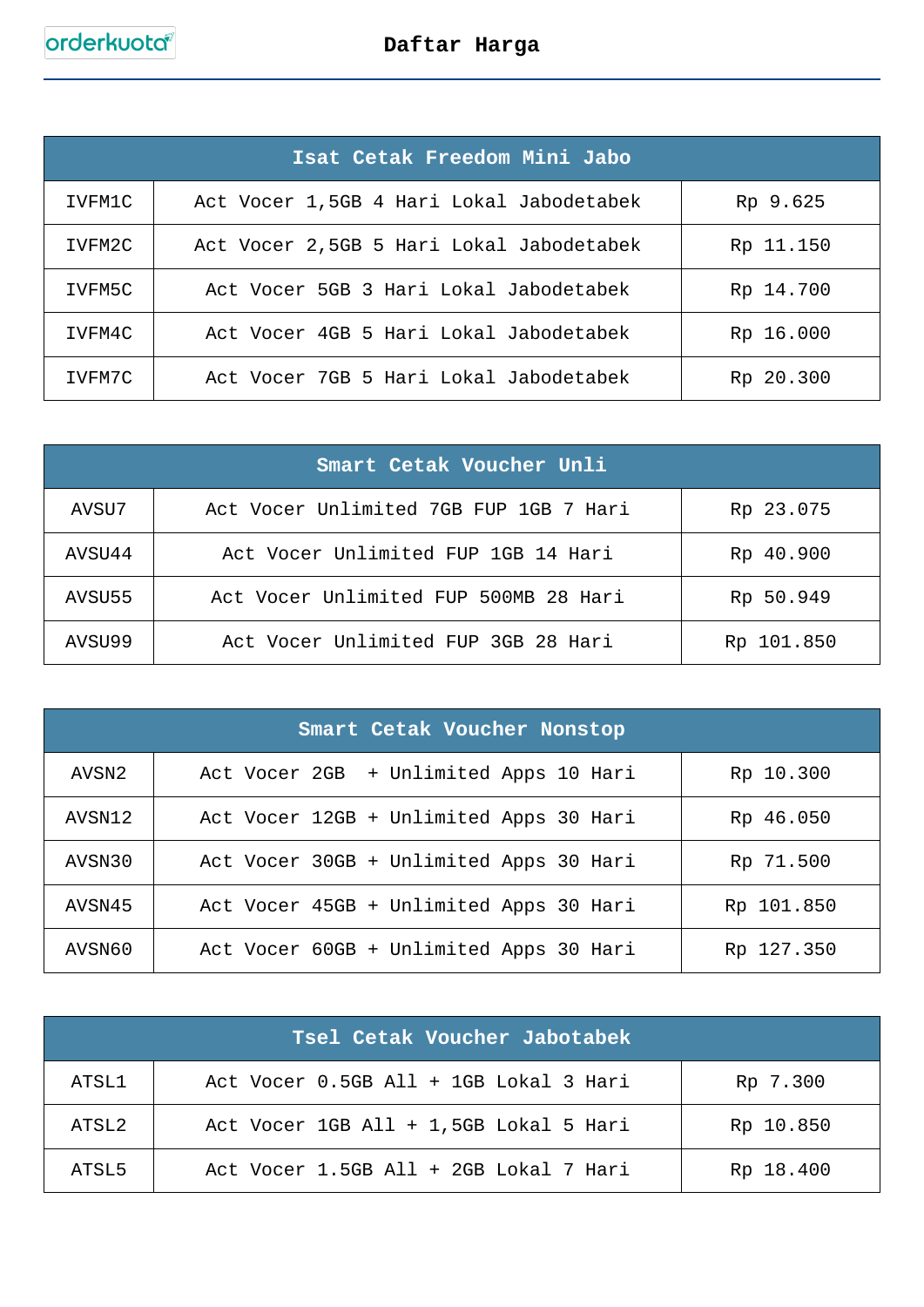| ATSL3 | Act Vocer 1GB All + 3.5GB Lokal 5 Hari                    | Rp 18.900 |
|-------|-----------------------------------------------------------|-----------|
| ATSL4 | Act Vocer 1.5GB All + 4GB Lokal 5 Hari                    | Rp 22.400 |
|       | ATSL6 Adt Vocer $0.5GB$ All + 1.5GB Lokal + 2GB OMG 30 Ha | Rp 32.150 |
| ATSL7 | Act Vocer 2GB All + 6GB Lokal + 2GB OMG 30 Hari           | Rp 61.700 |
| ATSL8 | Act Vocer 3GB All + 9GB Lokal + 2GB OMG 30 Hari           | Rp 75.100 |

| Isat Cetak Freedom Mini Jatim |                                                |           |  |  |
|-------------------------------|------------------------------------------------|-----------|--|--|
| IVFM1A                        | Act Vocer 1,5GB 4 Hari Lokal Jatim - Balinusra | Rp 9.625  |  |  |
| IVFM2A                        | Act Vocer 2,5GB 5 Hari Lokal Jatim - Balinusra | Rp 11.250 |  |  |
| TVFM5A                        | Act Vocer 5GB 3 Hari Lokal Jatim - Balinusra   | Rp 14.700 |  |  |
| IVFM4A                        | Act Vocer 4GB 5 Hari Lokal Jatim - Balinusra   | Rp 16.000 |  |  |
| TVFM7A                        | Act Vocer 7GB 5 Hari Lokal Jatim - Balinusra   | Rp 20.300 |  |  |

| Isat Cetak Freedom Mini Jateng |                                             |           |  |  |  |
|--------------------------------|---------------------------------------------|-----------|--|--|--|
| IVFM1B                         | Act Vocer 1,5GB 4 Hari Lokal Jateng - Jabar | Rp 9.625  |  |  |  |
| IVFM2B                         | Act Vocer 2,5GB 5 Hari Lokal Jateng - Jabar | Rp 11.150 |  |  |  |
| IVFM5B                         | Act Vocer 5GB 3 Hari Lokal Jateng - Jabar   | Rp 14.700 |  |  |  |
| IVFM4B                         | Act Vocer 4GB 5 Hari Lokal Jateng - Jabar   | Rp 16.000 |  |  |  |
| IVFM7B                         | Act Vocer 5GB 7 Hari Lokal Jateng - Jabar   | Rp 20.300 |  |  |  |

|        | Tsel Cetak Voucher Jatim                                |           |
|--------|---------------------------------------------------------|-----------|
| UVTJM1 | Act Vocer 0.5GB All + 1GB Lokal 3 Hari                  | Rp 7.425  |
| UVTJM2 | Act Vocer 1GB All + 1,5GB Lokal 5 Hari                  | Rp 11.150 |
| UVTJM3 | Act Vocer 1.5GB All + 2GB Lokal 7 Hari                  | Rp 18.550 |
|        | UVTJM4Adt Vocer 0.5GB All + 1.5GB Lokal + 2GB OMG 30 Ha | Rp 38.075 |